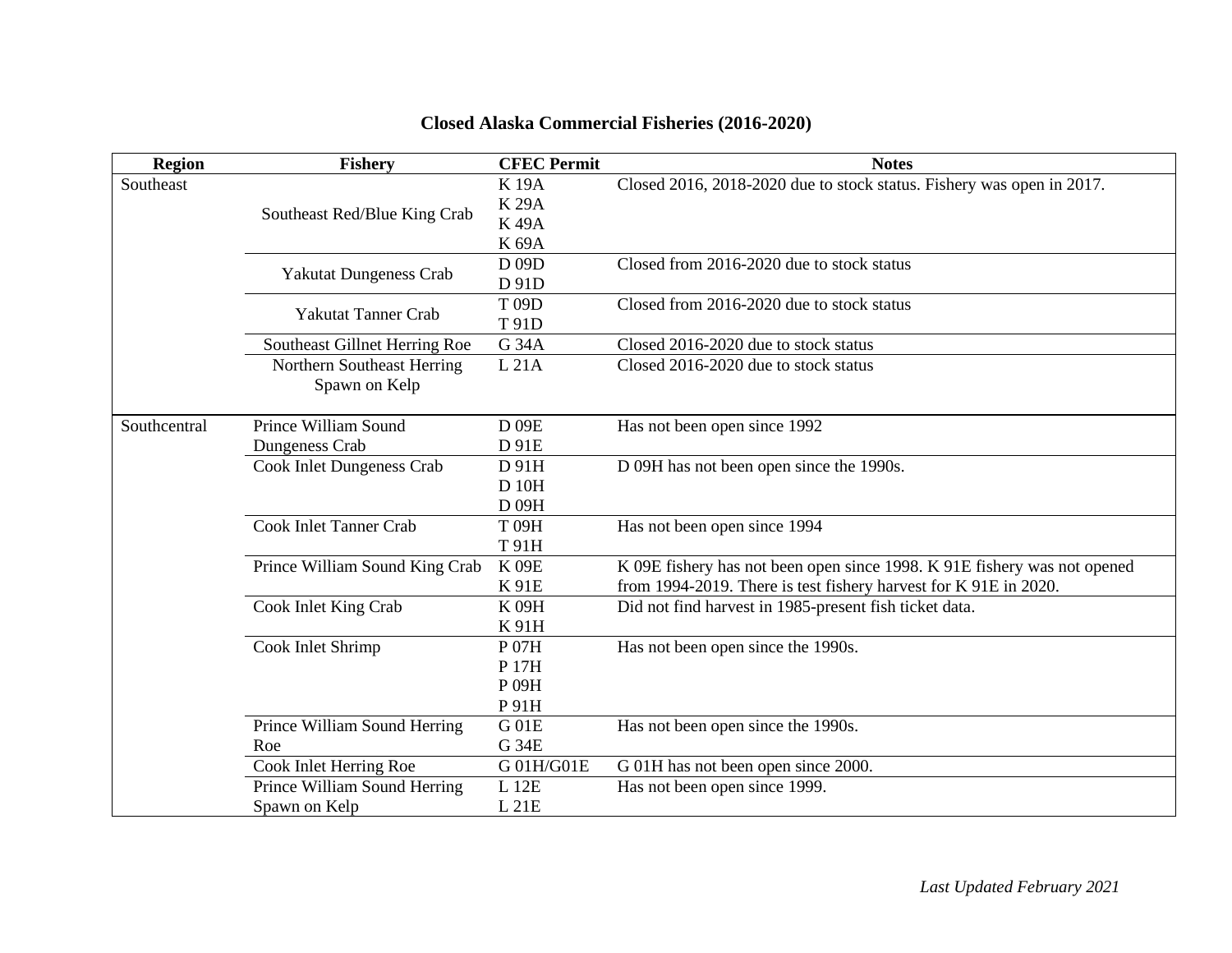|                            | Bristol Bay Herring Spawn on<br>Kelp          | L 12T                        | Has not been open since 2003.                                                                                                                                                                                                                                                                                                                        |
|----------------------------|-----------------------------------------------|------------------------------|------------------------------------------------------------------------------------------------------------------------------------------------------------------------------------------------------------------------------------------------------------------------------------------------------------------------------------------------------|
| Arctic-Yukon-<br>Kuskokwim | Kotzebue King Crab                            | K 09X<br>K 91X               | Has not been opened since 2005                                                                                                                                                                                                                                                                                                                       |
|                            | Kotzebue Herring Food and Bait                | H $02X$<br>H 34X             | Did not find harvest in 1985-present fish ticket data.                                                                                                                                                                                                                                                                                               |
|                            | Nunivak Island Herring Roe                    | G 34U                        | There have been no commercial herring roe fisheries prosecuted in Kuskokwim                                                                                                                                                                                                                                                                          |
|                            | (Kuskokwim Area)                              |                              | Area districts for 10+ years because of a lack of buyers and market interest.                                                                                                                                                                                                                                                                        |
|                            | Security Cove Herring Roe<br>(Kuskokwim Area) | G 34S                        | There have been no commercial herring roe fisheries prosecuted in Kuskokwim<br>Area districts for 10+ years because of a lack of buyers and market interest.                                                                                                                                                                                         |
|                            | Goodnews Bay Herring Roe<br>(Kuskokwim Area)  | G 34W                        | There have been no commercial herring roe fisheries prosecuted in Kuskokwim<br>Area districts for 10+ years because of a lack of buyers and market interest.                                                                                                                                                                                         |
|                            | Cape Avinof Herring Roe<br>(Kuskokwim Area)   | G 34V                        | There have been no commercial herring roe fisheries prosecuted in Kuskokwim<br>Area districts for 10+ years because of a lack of buyers and market interest.                                                                                                                                                                                         |
|                            | Nelson Island Herring Roe<br>(Kuskokwim Area) | G 34N                        | There have been no commercial herring roe fisheries prosecuted in Kuskokwim<br>Area districts for 10+ years because of a lack of buyers and market interest.                                                                                                                                                                                         |
|                            | Cape Romanzof Herring Roe                     | G 34Y                        | There have been no commercial herring roe fisheries prosecuted in the Cape<br>Romanzof district for 10+ years because of a lack of buyers and market interest.                                                                                                                                                                                       |
|                            | Norton Sound Herring Roe                      | G 02Z<br>G 34Z               | There have been no commercial herring roe fisheries prosecuted in the Norton<br>Sound district for 10+ years because of a lack of buyers and market interest;<br>however, the commercial herring fishery has been opened periodically to allow<br>for a small local bait fishery to supply a bait market in the commercial red king<br>crab fishery. |
|                            | Kotzebue Herring Roe                          | $G$ 01 $X$<br>G 02X<br>G 34X | Has not been opened since 1996.                                                                                                                                                                                                                                                                                                                      |
| Westward                   | Chignik Salmon                                | S 01L                        | Closed in 2020                                                                                                                                                                                                                                                                                                                                       |
|                            | Chignik Tanner Crab                           | T 09L                        | Closed 2013-2020                                                                                                                                                                                                                                                                                                                                     |
|                            | Alaska Peninsula Tanner Crab                  | T 09M<br>T 91M               | Closed 2014-2020                                                                                                                                                                                                                                                                                                                                     |
|                            | Saint Matthew Island Blue King<br>$Crab*$     | K 09Q<br>K 91Q               | Closed 2016-2020                                                                                                                                                                                                                                                                                                                                     |